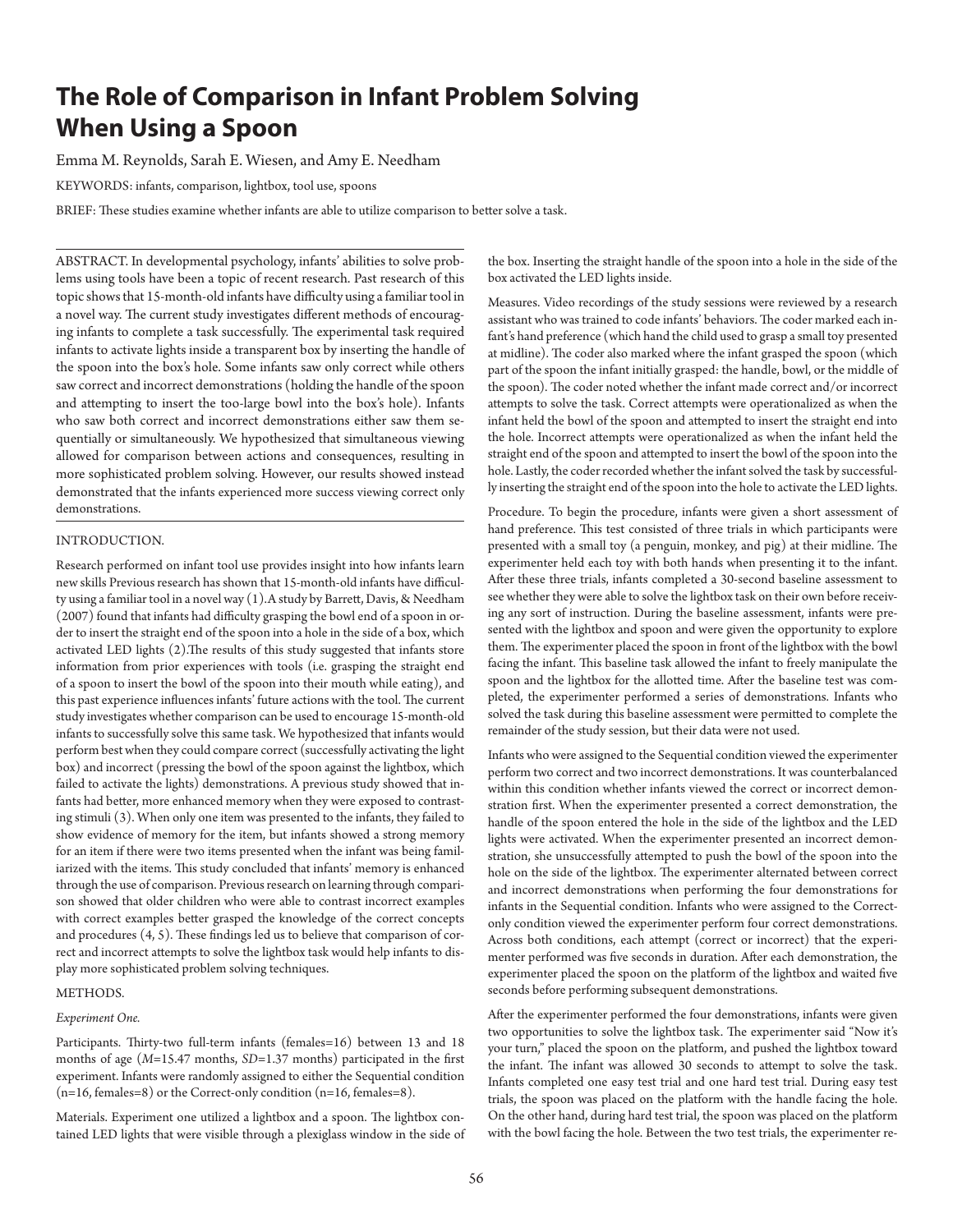trieved the spoon from the infant and pulled the lightbox across the table so that it was out of the infant's reach. The experimenter reversed the orientation of the spoon and then slid the lightbox toward the infant to begin the second 30 second test trial.

## *Experiment Two.*

Participants. Forty-eight full-term infants (female=24) between the ages of 13 and 18 months (*M*=15.43 months, *SD*=.83 months) participated in Experiment 2. Infants were randomly assigned to one of three conditions: Simultaneous  $(n=16)$ , Sequential  $(n=16)$ , or Correct-only  $(n=16)$ .

Materials. Experiment 2 utilized two lightboxes and two spoons during the experimenter demonstrations, whereas Experiment 1 only utilized one of each.

Measures. A trained research assistant coded the same behaviors as in Experiment 1. Additionally, a custom software system, Joycode, was used to code infants' looking behaviors during the demonstrations. Two buttons allowed research assistants to indicate whether an infant was looking toward the left lightbox or the right lightbox during the demonstrations. The button is pressed when the infant is looking at a lightbox and only for the duration that the infant is looking at the lightbox. When infants were not looking at either of the lightboxes, neither of the buttons was pushed.

Procedure. The procedures in Experiment 2 were similar to those in Experiment 1. Infants first completed 3 hand preference trials followed by a 30 second baseline introduction to the stimuli. In Experiment 2, after the baseline was completed, a second box was added to the table in front of the infant. The boxes were positioned so that the experimenter could see both holes. The windows of the lightboxes were facing toward the infant. In the Simultaneous condition, the experimenter performed a correct demonstration on one of the lightboxes while performing an incorrect demonstration on the second lightbox. The position of the correct and incorrect demonstrations (left or right lightbox) alternated across the four trials. In the Sequential condition, the experimenter performed correct demonstrations on both lightboxes during one trial, and performed two incorrect demonstrations on the subsequent trial. Correct and incorrect demonstrations alternated across the four trials. In the Correct-only condition, the experimenter used two lightboxes, but she only demonstrated how to correctly solve the task. In all cases, the experimenter held the spoons in place for about 5 seconds, then removed the spoons, set the spoons down, waited a couple seconds, flipped the spoons, and repeated the first two steps. The same procedure was performed four times so that each infant saw four demonstrations. After removing the spoons from the boxes after the fourth demonstration, spoons were left in place on the platforms. One of the boxes was removed from the table and placed on the floor, and then infants completed two test trials identical to the test trials in Experiment 1.

## RESULTS.

#### *Experiment One.*

In the Sequential condition, five infants activated the lightbox, while eleven did not. In the Correct-only condition, seven infants activated the lightbox, while nine did not.



**Success Rate Per Condition in Experiment 1** 

**Figure 1**: This graph displays how many infants succeeded in activating the lightbox (Successes) compared to how many infants did not succeed (Failures) in each condition.

#### *Experiment Two.*

In the Simultaneous condition, three infants solved the lightbox task while 13 did not. In the Sequential condition four infants solved the lightbox task while 12 did not, and in the Correct-only condition five infants succeeded in activating the lightbox while 11 did not (see Figure 2).

# **Success Rates Per Condition in Experiment 2**



**Figure 2**. This graph shows the number of participants who did or did not activate the light box in each condition.

There was a significant difference between the number of gaze shifts between the two lightboxes made by participants in the Simultaneous condition (*M*= 9.81, *SD*=4.68) and the Sequential condition (*M*= 5.63, *SD*= 2.92),*t*(30)=3.04, *p*=.005, 95% CI [1.37, 7.00]. There was also a significant difference between the gaze shifts in the Simultaneous condition (*M*= 9.81, *SD*= 4.68) and the Correct Only condition (*M*=5.94,*SD*=3.30),*t(*30)=2.71, *p*=.01, 95% CI [.95,6.79]. In the Simultaneous condition, the infants looked significantly more towards the correct demonstration (M=3.82, SD=2.13) than towards the incorrect demonstration (M=2.03, SD=1.87),*t*(15)=5.01, *p*<.001, 95% CI [–1.07, 1.07] (see Figure 3).



**Figure 3***.* This graph displays the average number of gaze shifts per condition.

# DISCUSSION.

## *Experiment One.*

Due to the relatively low rates of success in Experiment 1, we decided to give infants an opportunity to use comparison between two lightboxes to better understand how to solve the lightbox task. In Experiment 2, we added a third condition in which the experimenter demonstrated a correct demonstration on one lightbox at the same time as an incorrect demonstration on the other lightbox. We thought that seeing both the correct and incorrect example at the same time would allow infants to actively compare the two problem solving techniques.

### *Experiment Two.*

Our results from this study did not support our initial hypothesis. Infants subject to the Correct-only condition performed best in both experiments. In our studies, infants were given the opportunity to collect evidence to learn from correct and incorrect demonstrations. Infants looked back and forth between the demonstrations significantly more often when correct and incorrect demonstrations were shown at the same time in the Simultaneous condition (Figure 3), but this comparison opportunity led to less success, not more.

# CONCLUSIONS.

One explanation for the higher success rates in the Correct-only conditions of Experiment 1 and Experiment 2 could be that the infants imitated the actions